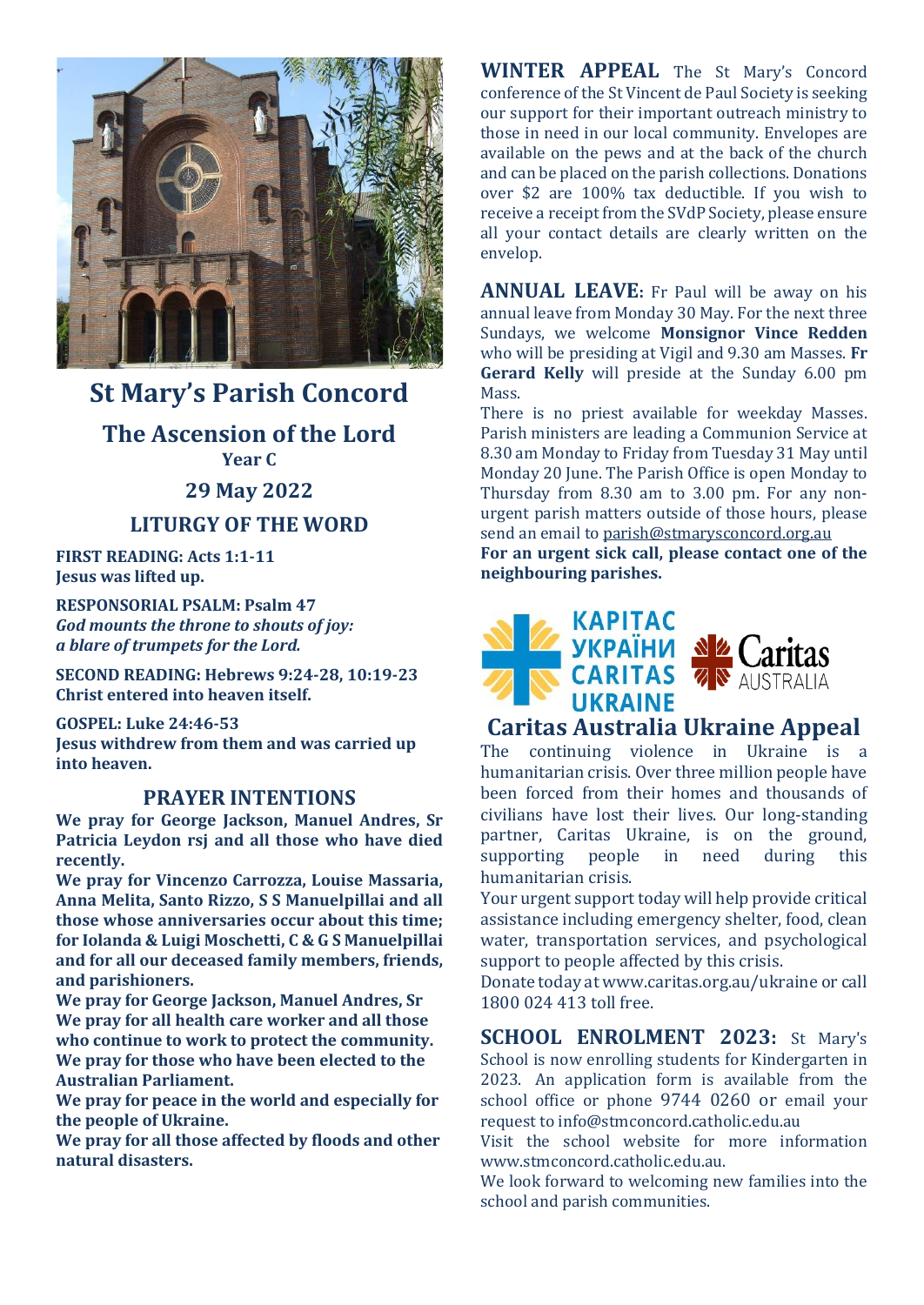## **Acknowledgement of Country**



**We acknowledge the Wangal people of the Eora nation as the traditional custodians of this land.**

**FIRST HOLY COMMUNION** will be celebrated within a special 11.00 am Mass on Sundays 21 and 28 August 2022.

**Registration will only open on Monday 20 June and will close on Friday 1 July.**

**More details about how to register will be available in the coming weeks in the parish bulletin and on the parish website.**

Due to the ongoing presence of COVID in the community the number of applicants for each First Holy Communion Mass will be limited and each date will be closed when that limit is reached.

The number of family members who can be present at those Masses will also be limited due to health issues.

**FIRST HOLY COMMUNION ON OTHER DATES** As happened last year, a family can nominate to celebrate First Holy Communion at any parish Sunday Mass. There will be no limit placed on the number of family members present at a parish Mass.

If you wish to celebrate your child's First Holy Communion before August, please contact the Parish Office to discuss other possible dates.

#### **TAX RECEIPT FOR PLANNED GIVING**

Thank you to all those who have been able to support the Mission of the parish through your contributions to the parish Sunday collections.

All those who contribute through the parish envelopes will receive a receipt but only those who have requested a *tax receipt* will receive one.

Because not all contributors require a *tax receipt*, in 2017 parishioners were asked to register with the parish if they did **require a** *tax receipt*.

Those who have registered for 2021-2022 will receive a tax receipt that gives 50% tax deductibility for contributions **received by 30 June 2022.**

Any contributor who has not previously requested a tax receipt, may do so for **the new financial year** (2022-2023) by contacting the parish office, but we must receive your request by Friday 10 June 2022.

We will presume that those who have registered in the past still wish to receive a tax deduction. However,

if your circumstances have changed and you no longer require a *tax receipt*for 2022-2023, please contact the parish office.

**HERITAGE SIGNS**: In 2020 St Mary's Parish commissioned five heritage signs to mark the sesquicentenary of the parish. They recall historical parish buildings that once existed on the parish site: the first church (1845), the second church (1874), the presbytery (1882), the first school building (1894) and the convent (1898). The signs have been placed close to the original locations of the buildings.

# **St Mary's School Concord**

The 1845 church also served as a hall and from 1846 as a classroom for a one-teacher school with John Clancy as the first schoolmaster.

When John Clancy retired due to ill health in 1858, he was followed by a series of lay teachers. Records are unclear about the school's operation in the 1860s but when St Mary's Parish was established in 1870, the existing one-teacher school became part of St Mary's Parish.



**The First School Building 1894** *The photo was taken 1917 as the hall was under construction (on the left).*

When the New South Wales Colonial Government withdrew funding for denominational schools in 1879, it became more difficult for the parish to pay the salary of the teacher and to maintain the school.

Fr Callaghan McCarthy, the first parish priest, asked the Sisters of Charity to take charge of the school and in 1883 the Sisters began travelling each day from Ashfield to teach in the school-hall.

The first school building was erected on the parish site in 1894. It stood on the western side of the present Church Forecourt on what is now the "grass" area within the school precinct. The foundation stone laid by Cardinal Moran on 2 December 1894 can now be seen on the western side of the church steps. St Mary's School continued to grow and expand.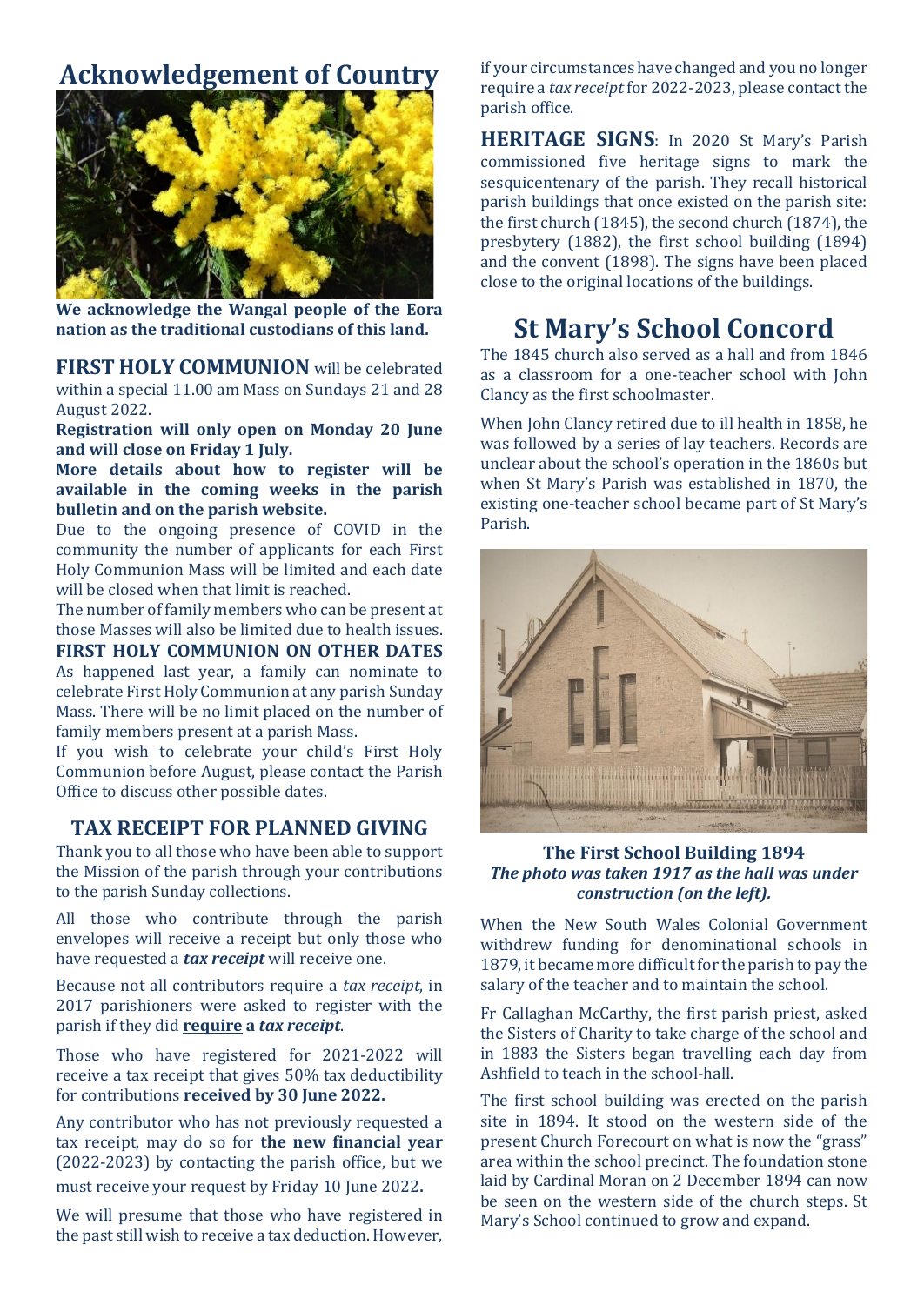

In 1917 a new hall was built with classrooms above and after the present church opened in 1929, the second church built in 1874 was used for classes. In 1940 a new infants' school building was built facing Burton Street and in 1956 a Commercial College for girls was built on the site of the second church.



*The 1972 block after the 2000-2001 renovations. It was demolished in 2011*

When more classrooms were needed in the 1970s, the first school building that had opened in 1894 was demolished to make way for a new block of classrooms which was blessed and opened by Archbishop James Freeman on 3 September 1972.

Kindergarten moved into the new classrooms until almost forty years later when, in 2011, another new classroom block was built for Kindergarten along the Parramatta Road boundary of the school precinct. That project also enabled the 1972 classrooms to be demolished to create the present "grass" area.

#### **Didaskó Catholic Adult Faith Formation**

The Parish Renewal Team of the Archdiocese of Sydney is offering Sydney Catholics an opportunity to grow in their faith with spiritual, intellectual and practical formation.

Didaskó offers an online short course each month which aims to build a culture of formation in our parishes. Courses are delivered online over three evenings at a cost of \$25 per course. Bishop Richard Umbers, Auxiliar Bishop in Sydney, will present the first course on Mondays 1 and 8 June, and Tuesday 14 June from 7:30pm–8:45pm, with the topic "What Catholic Christians Believe: An Introduction to the Catechism." Register at [www.gomakedisciples.org.au/cas-events/](https://comms.sydneycatholic.org/ch/75218/bxqq7/2219737/cxHaylqe_G2Ku55e3z8xsxqITNu92ThlPqPyUpar.html)

For more information, contact Helen Wagner at [parishrenewal@sydneycatholic.org](mailto:parishrenewal@sydneycatholic.org) or go to the link to the information leaflet here: [A4 flyer](https://www.gomakedisciples.org.au/wp-content/uploads/2022/05/Didasko-Flyerv7.pdf)

**PARKING ON SUNDAYS**: One of the limitations that we face is the very limited parking that is available. Some off-street parking is available in the Church Forecourt via the Parramatta Road gates. The Burton Street entrance is the emergency access for St Mary's Villa and can only be used as a drop-off point.

### **LIVE STREAMING FROM ST MARY'S**

We began live streaming the parish 9.30 am Mass in December 2020. When we were locked-down from June to October 2021, the live streamed Mass provided a valuable link for our parish community. **The dynamic coverage is made possible because someone is directing the cameras.** A small team of volunteers has enabled that to happen each Sunday. The 9.30 am Sunday Mass is live streamed to on the parish Facebook page (St Marys Parish Church Concord) and to the parish YouTube channel. [https://www.youtube.com/channel/UCLOawxf](https://www.youtube.com/channel/UCLOawxfUmJ6XjHJZcqsR2_A)

[UmJ6XjHJZcqsR2\\_A](https://www.youtube.com/channel/UCLOawxfUmJ6XjHJZcqsR2_A)



**Are you struggling in this time of crisis?**  Depression. Anxiety. Loneliness. Conflict. Stress. CCareline 13 18 19 is a free and confidential helpline for counselling, relationships, parenting, ageing, disabilities, addictions and mental health. For help finding help, call CCareline on 13 18 19

### **HOUSE OF WELCOME FOODBANK APPEAL**

Foodbank provides household necessities for people seeking asylum who have limited or no income. People can access groceries on a weekly basis to alleviate the cost of living